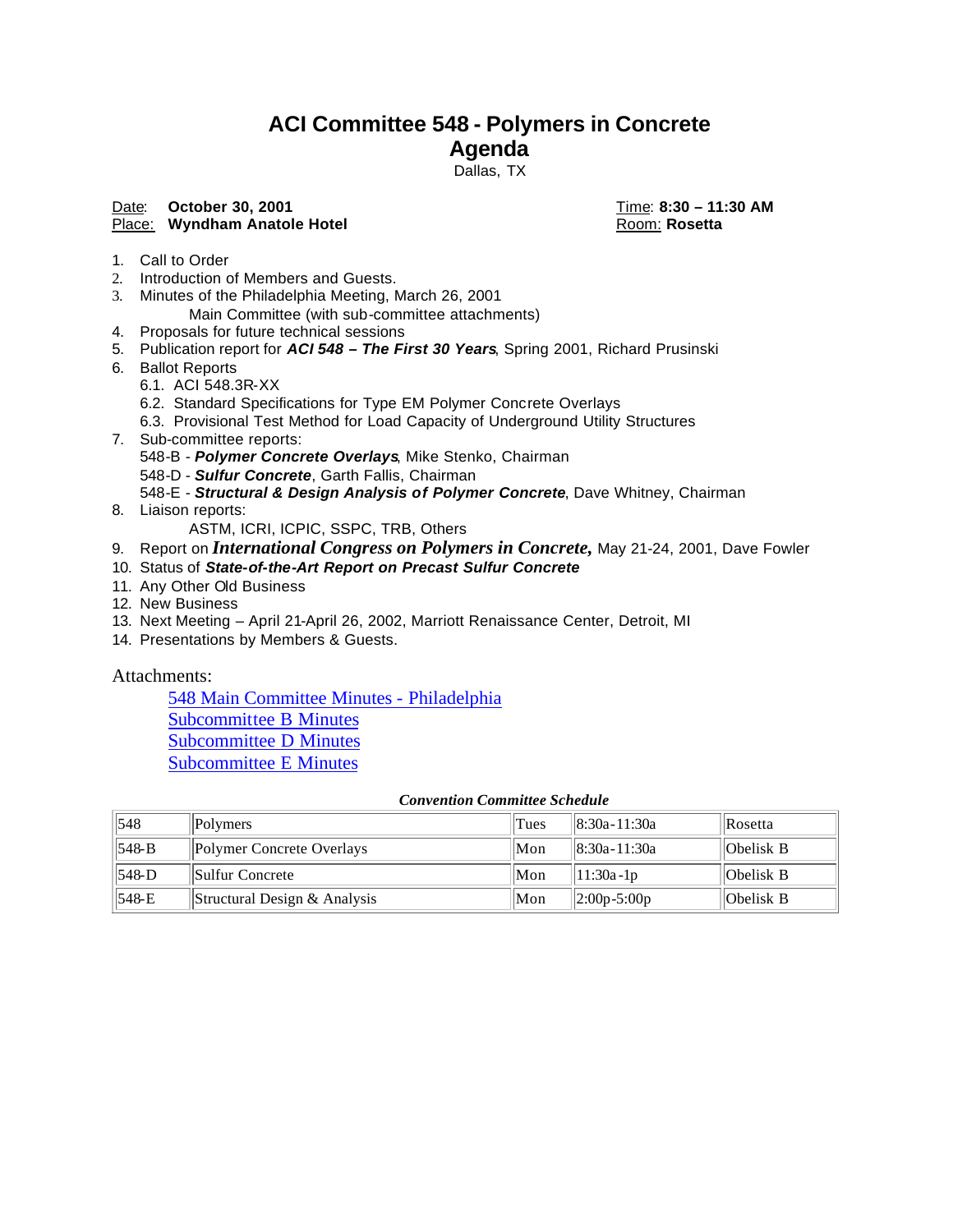# ACI Committee 548 - Polymers in Concrete

# **Committee Minutes**

March 26, 2001, Philadelphia, PA

- 1. The meeting was called to order by Chairman, Al Kaeding at 8:31 a.m. and self-introductions followed.
- 2. The following signed the attendance form:

| Members: $(27)$          |                     |                        |
|--------------------------|---------------------|------------------------|
| Al Kaeding, Chairman     | <b>Bill DePuy</b>   | Michael Sprinkel       |
| Art Weiss, TSC Contact   | <b>Jim Dikeou</b>   | John Robinson          |
| Jim Maass, Secretary     | Jack Fontana        | <b>Bob Gaul</b>        |
| Don Schmidt              | H.R.Dan Edwards     | Wafeek Wahby           |
| Mahmoud Reda Taha        | Mike Stenko         | <b>Brad Nemunaitis</b> |
| Hank Marsh               | Tom Wickett         | Don Tragianese         |
| <b>Richard Prusinski</b> | Dave White          | David Fowler           |
| Constantin Bodea         | <b>Garth Fallis</b> | George Hoff            |
| <b>Milton Anderson</b>   | Harold Weber        | C. Vipula nandan       |
| Visitors: $(7)$          |                     |                        |
| Sue McCraven             | Gerald White        | Don Wade               |
| Bob Borja                | Sandra Spronts      | Philip Yang            |
| Tom McCall               |                     |                        |

- 3. David Fowler moved and Mike Stenko seconded a motion that the minutes of the Toronto Meeting, October 17,2000 be approved. The motion passed by unanimous vote.
- 4. Committee Goals: Committee Chairman, Al Kaeding, suggested the following goals for 2001:
	- Publish session volume for Spring 2001 session
	- EM Overlay specs to TAC
	- Test method to TAC
	- SC Report to TAC
	- Complete ES Specs
	- Publish revised 548.6R

It was moved by Mahmoud Reda Taha and seconded by David Fowler that these suggestions be accepted. The motion passed by unanimous vote.

5. Technical Session, **ACI- The First 30 Years**, spring 2001, Richard Prusinski, Task Group Chair.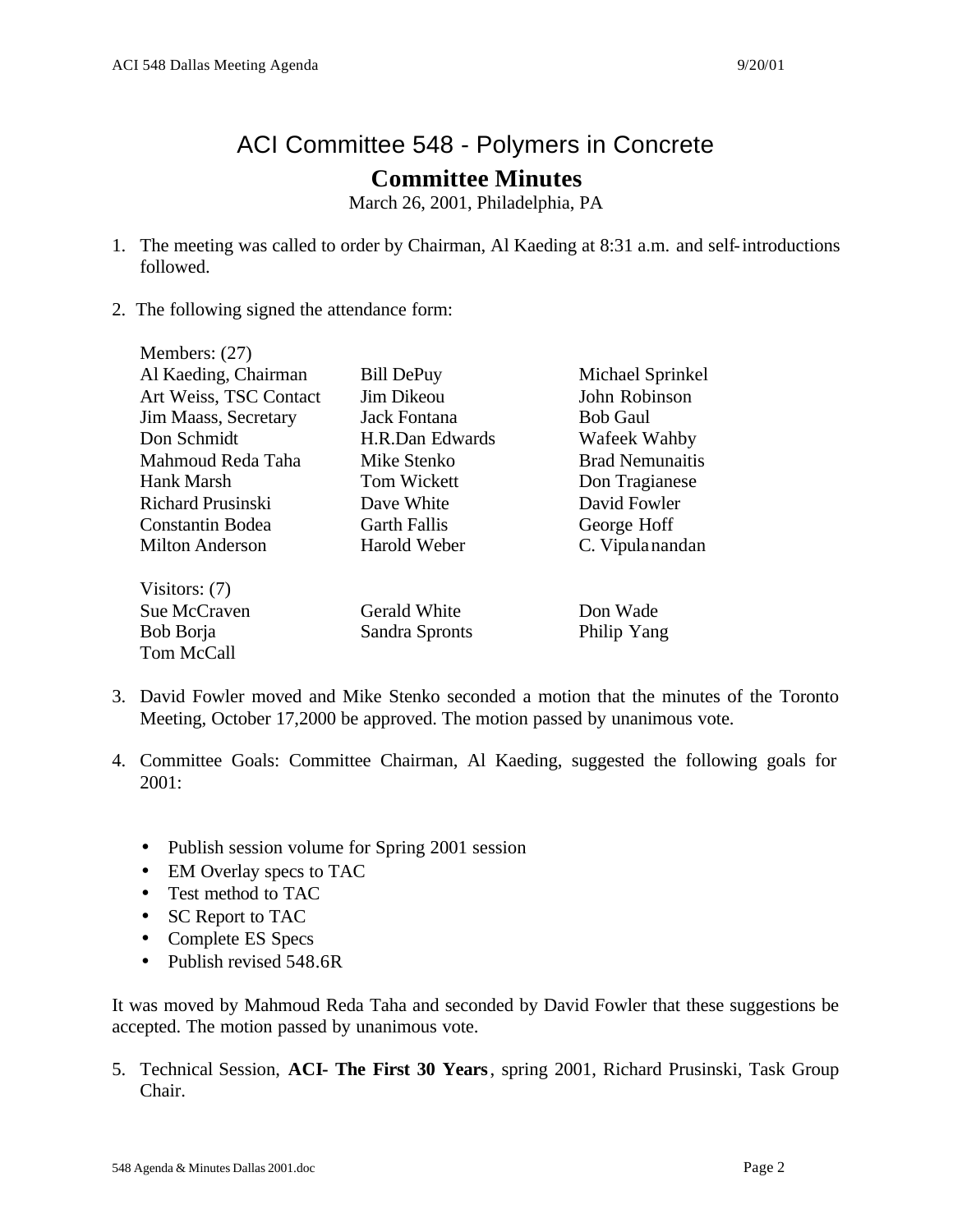Richard Prusinski reviewed the session to be held Wednesday, March 27.

- 6. Proposals for future technical sessions: A number of suggestions were made which included
	- Overlays,
	- Recent developments in quality control,
	- Structural design and application,
	- "Best of the best" from ICPIC.

A motion was by David Fowler and seconded by Garth Fallis to request two (2) sessions in the next 18 months on topics to be decided later. Motion was passed unanimously.

7. **ACI 548.6R-96**-status report:

Reported below under 548-E because of absence of Chairman Whitney.

- 8. Sub-committee reports:
	- **548-B Polymer Concrete Overlays**, Mike Stenko, Chairman reported that committee met yesterday with 15 members and 2 guests in attendance. Meeting was devoted to discussion of revision of **EM Polymer Concrete Overlays.** Time will be devoted later in this meeting to complete discussion. Goal is to be prepared to reballot shortly after meeting.
	- **548-D Sulfur Concrete,** Garth Fallis, Chairman reported that committee met yesterday with 5 members in attendance. Based on work done in committee, **548-D State-of-theart** report to be sent to TAC for ballot.
- 9. Liaison reports:
	- ASTM committee CO3 will be meeting April 19-20 at the Four Points hotel in Charlotte, N.C.
	- Richard Prusinski reported that he had a copy of the SPI's Polymer Concrete test methods published in the 1970s. Chairman, Al Kaeding reported that he had been part of the group and that the group was no longer in existence. Al further noted that most of the test methods are now ASTM test methods
	- ICRI Group met last week and is completing a general overview document to be used as a guide for testing and evaluation of polymer based flooring
	- TRB Group met last January in Washington D.C. David Fowler is the groups' new chairman. The group will sponcer two sessions in January 2002
	- CFA Group will meet again in September in Las Vegas.
- **10. International Congress of Polymers in Concrete** scheduled for May 21-24, 2001 in Hawaii. Congress Chairman, David Fowler reported that there were already 75-80 papers and they are expected to be approved. Bill DePuy made available literature on the conference and hotel information.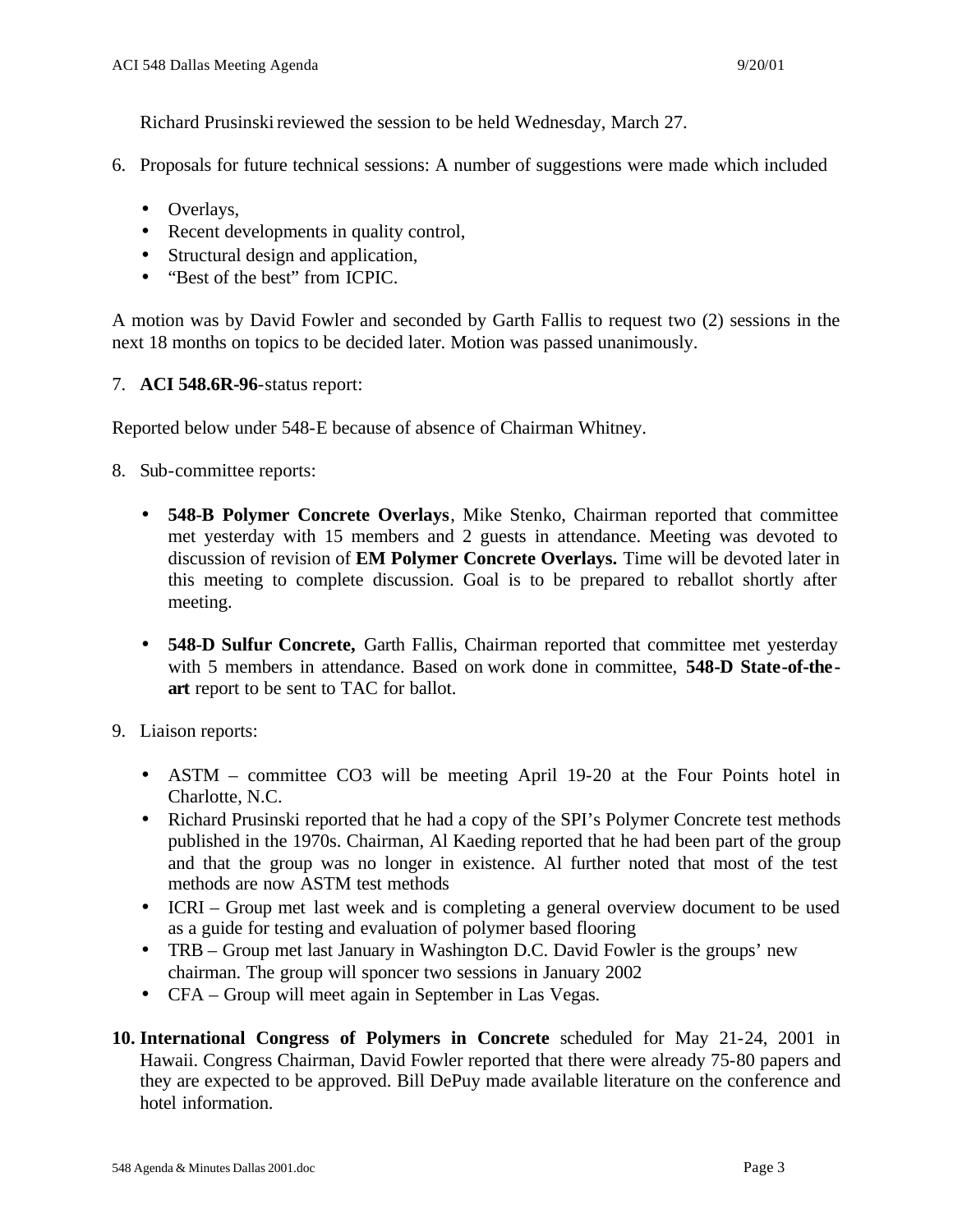### **11.** Status of **State-of-the-art Report on Precast Sulfur Concrete** (see 548-D above)

### **12. Standard Specification for Type EM Polymer Concrete Overlays** discussion.

Al Kaeding relinquished the chair to Sub-committee Chairman Stenko. Mike Stenko reviewed changes in specification made in yesterdays meeting. Referring to the Draft Document the discussion then continued with the following changes:

- Page 17, line 10 to read as follows: "surface shall meet or exceed requirements of ICRI No. 03732 Standard CSP 5. Motion made by John Robinson and seconded by Milton Anderson. Motion passed.
- Page 16, line 12. Last sentence to read as follows: "The ICRI standard determined by test patches shall be used as a guideline…" Motion made by Mike Sprinkel and seconded by Tom McCall. Motion passed.
- Page 17, line 23. Last sentence to read as follows: The first course shall be applied within 24 hours, if longer a bond test must be performed." Motion by Garth Fallis and seconded by Tom Wickett. Motion passed.
- Page 19, line 19. Sentence in middle of line to read as follows: "Broadcast 7 kg/m2 of aggregate until polymer is in excess and is completely covered." Motion moved by Garth Fallis and seconded by Tom Wickett. Motion passed.

Mike returned the chair to Chairman Kaeding at the conclusion of this discussion.

- 7. (Skipped from above) Chairman, Al Kaeding reported that ACI 548.6R-96 was sent to TAC. TAC reviewed on Sunday morning. Being 3R'd and will be reviewed and reballoted before the next meeting.
- 8. Proposed **Provisional Test Method for Load Capacity of Underground Utility Structures.** Al Kaeding announced that this document is under review by Committee 548-E. This is a document similar to one published by the Western Underground Committee in 1990. The hope is to update and publish this as an ACI Document.
- 9. Old Business: Al Kaeding reported that Gerry Walters has completed his work on 548.3R Polymer Modified Concrete has been completed. The document will be sent to 548 Polymer Modified Concrete headed by Don Schmidt of Rohm and Haas for comment and review.
- 10. New Business: Jim Maass reviewed current status of EPA actions related to styrene. Under the new standard cast applications are exempt.
- 11. Next Meeting October 29, 2001 in Dallas, Texas.
- 12. Meeting adjourned at 10:54 by chairman, Al Kaeding. Following adjournment members and guests made announcements.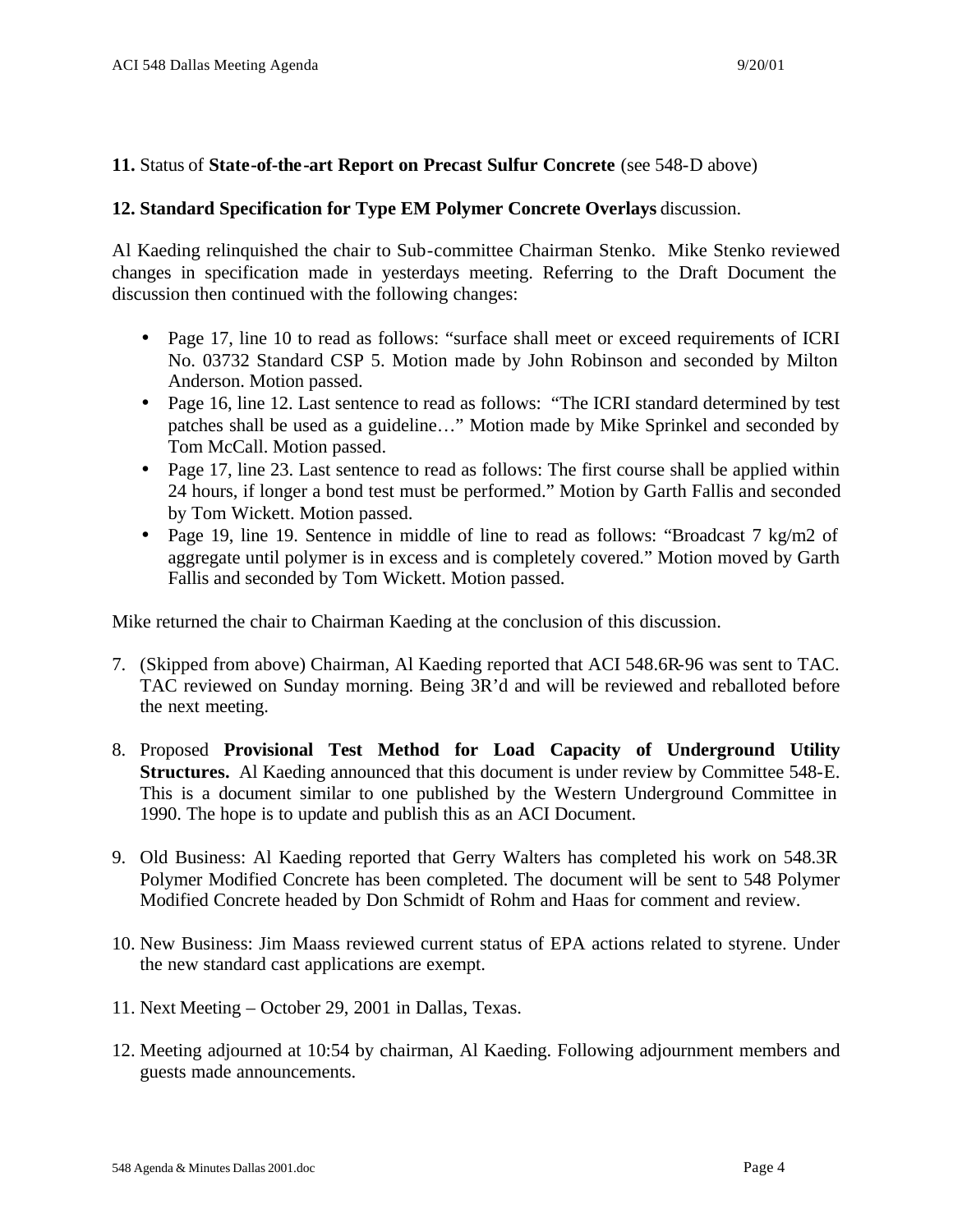#### **MINUTES OF SUBCOMMITTEE 548B, POLYMER CONCRETE OVERLAYS March 26, 2001 2:00 p.m.-5:00 p.m. Room 410, Marriott Hotel, Philadelphia, Pennsylvania**

The meeting was called to order at 2:00 p.m. by Chairman Mike Stenko. Mr. Stenko began the meeting with self-introductions. The meeting attendance form and the subcommittee membership roster were circulated. The updated subcommittee membership list is attached to these minutes. The following attendees signed the meeting registration form:

#### **MEMBERS (14)**

Mike Stenko, Chairman John Robinson H. Dan Edwards, Secretary Michael Sprinkel Milton D. Anderson Wafeek Wahby Frank Constantino Richard Weyers Bob Gaul David White Al Kaeding David Whitney Don Tragianese Tom Wickett

#### **VISITORS (3)**

\* Bob Borja \*Brad Nemunaitis \* Arif Chawalwala

\*Indicated interest in being added to the subcommittee membership roster.

#### **Review of the Minutes from the Fall 2000 Meeting**

David Whitney moved and Michael Sprinkel seconded that the minutes be approved as written. This motion passed unanimously.

#### **Resolution of Negatives and Comments from the Balloting of "The Standard Specification For TYPE EM Polymer Concrete Overlays"**

Chairman Stenko reviewed the comments and negatives from the most recent balloting of the Type EM overlay specification with the intention of resolving those issues. The first of these concerned the reference to ACI503R (see especially "Notes to the Architect/Engineer"). John Robinson pointed out that it had been voted at the Toronto meeting to include this reference in the overlay specifications beginning with Type EM. With ACI503R having been balloted on March 28, 2001, it cannot now go into the Type EM specification, only in a checklist. Assuming ACI503R passes, it will still have to undergo TAC review. John Robinson said that although values are quoted for the "pull-out" test, there is no test method without ACI503R. Chairman Stenko suggested *ACI503R be employed now in the draft of the Type EM specification and that the Type EM specification be paced so that it passes after ACI503R does.* Michael Sprinkel moved and Milt Anderson seconded to adopt this approach. The motion passed unanimously.

A second housekeeping issue was then undertaken. There was a general consensus that the designation "EM" needed to be defined early in the specification. John Robinson moved and Tom Wickett seconded *to include the definition of EM in parentheses immediately under the title of the specification.* The motion passed unanimously. Discussion then turned to the description of the specification on page 1 beneath the specification title. It was felt the description as currently stated did not adequately cover the role of the overlay in protecting the substrate. Michael Sprinkel, Frank Constantino and Richard Weyers thoroughly discussed the implications of terms such as "skidresistant" and "negligible permeability". Following the discussion, Michael Sprinkel moved and Milt Anderson seconded that *page 1, line 9 be reworded to read "...epoxy system with selected aggregate to produce a flexible, skid-resistant and protective overlay."* The motion passed unanimously. Before considering the main body of the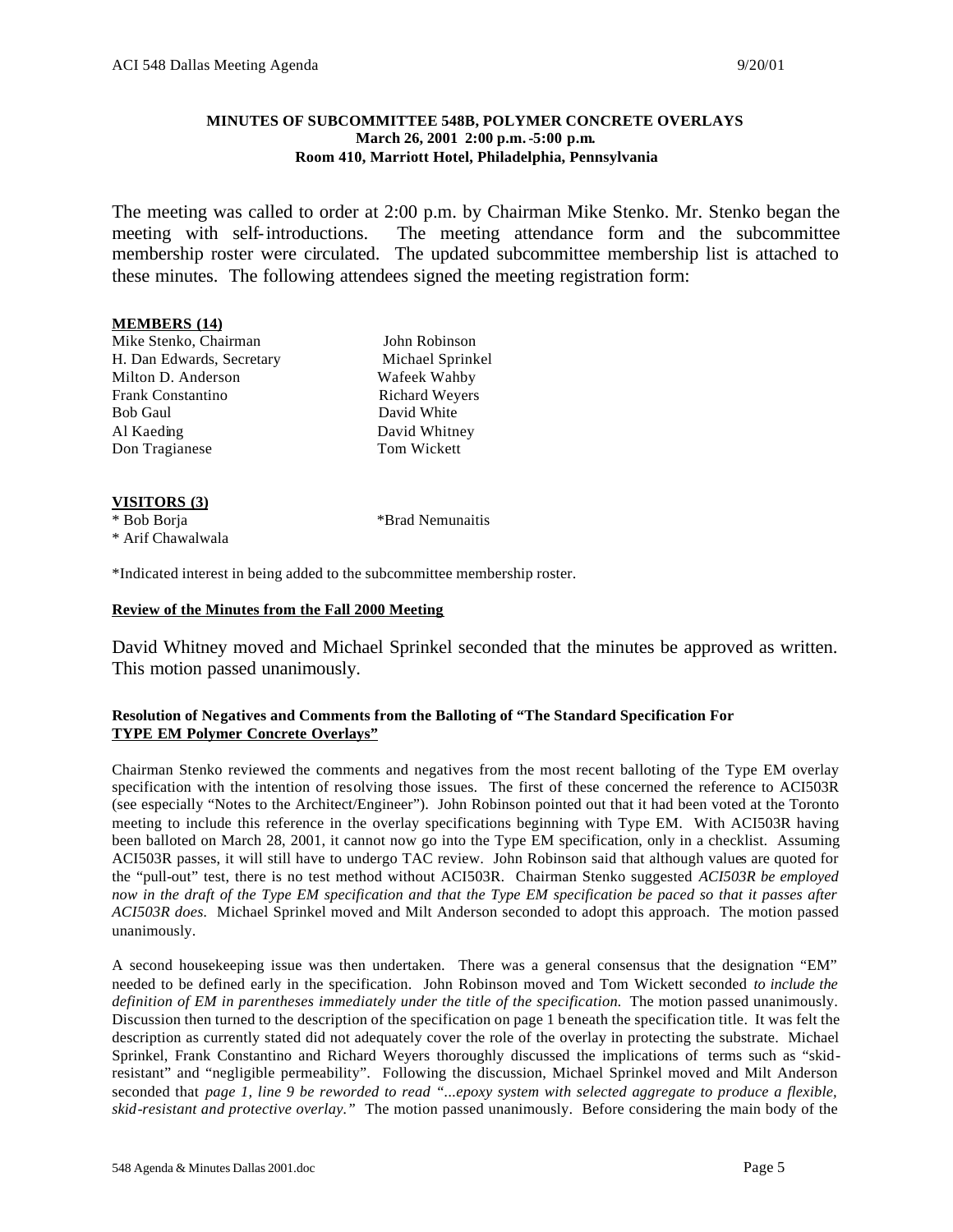document, keywords were discussed. Tom Wickett moved and John Robinson seconded that *"surface preparation" be added to the list of keywords.* The motion passed unanimously. We then moved to the Mandatory Specification Checklist on page 5.

**Item 3.1(page 5 and 6):** Bob Gaul suggested that the "pipe cap pull-off test" be required whenever surface milling is done. Michael Sprinkel said that this test identifies problems with grinding and milling of surfaces. John Robinson moved and Tom Wickett seconded *to move the content of lines 3-9 on page 6 (Alternate methods which may...caused by these processes.) to Section 3.2 on Surface preparation.* The motion passed, but was opposed by Richard Weyers. Further discussion followed especially regarding the appropriateness of grinding and milling and substrate preparation. Don Tragianese said that grinding and milling should not be considered surface preparation. He moved and Milt Anderson seconded *to add a sentence to page 6, line 3 following "...in the project specifications" which reads "If removal of existing surface materials is necessary prior to surface preparation, grinding and milling is acceptable however it should not be considered surface preparation."* This motion passed unanimously.

**Item 3.4.5 (page 6):** There was discussion about whether two or three layers of application are necessary to optimize the reduction in permeability important for steel decks. Michael Sprinkel said it is misleading to put a proviso up-front suggesting three layers when there are years and many examples to prove two layers are often sufficient. He continued saying that we are specifying two layers, and when three layers are employed a separate specification is needed. Michael Sprinkel moved and John Robinson seconded *to remove the sentence "While a 6 mm thick overlay.... of at least three layers."* The motion passed unanimously.

**Item 1.1.1 (page 7, line 8):** Michael Sprinkel moved and Milt Anderson seconded to *remove "ramps and slab-ongrade pavements."* The motion passed unanimously.

**Items on page 9:** Editorial change to the correct name of ASTM test method C579-96. Michael Sprinkel moved and John Robinson seconded *to remove ASTM test method C882-99*. This is because bond strength is no longer shown to be a physical property of the binder in Table 2.2, and since we are now reinstating ACI503R, it and bond strength of the polymer concrete are reinstated in Table 2.4. The motion passed unanimously.

**Table 2.3 and Item 1.3.2:** John Robinson moved and Tom Wickett seconded *to delete both references to ASTM D75.* The motion passed unanimously.

**Item 1.3.2 (page 9):** John Robinson pointed out that ASTM 2196 is for thixotropic resins and ASTM 2393 was dropped by ASTM. Therefore he suggested that editorial changes be made to *replace ASTM 2196 in both Table 2.1 and Item 1.3.2 with ASTM 2393-79.*

**Item 1.5 Labeling (page 11, line 4):** Tom Wickett moved and Milt Anderson seconded *to add "Warning for Toxicity" as a bullet item.* The motion passed unanimously.

**Item 1.6.2 (page 11, lines 14 and 15):** Milt Anderson moved and Tom Wickett seconded *to strike "and falling."* This motion passed unanimously.

**Item 1.6.3 (page 11, lines 17-20):** Don Tragianese moved and Richard Weyers seconded *for this sentence to read "Do not commence overlay placement during any period where 70 ml jobsite production samples have gel times less than ten minutes or the broadcast aggregate cannot be applied and bonded to meet the minimum requirements for bond strength given in Table 2.4."* The motion passed unanimously.

**Table 2.1:** Milt Anderson moved and John Robinson seconded *to show the value for gel time to be 15-45 minutes.*  The motion passed. Bob Gaul opposed it.

**Table 2.2:** John Robinson moved and Brad Nemunaitis seconded *that where Test Method now shows ASTM D638, it be changed to show ASTM D638 Type I.* The motion passed unanimously.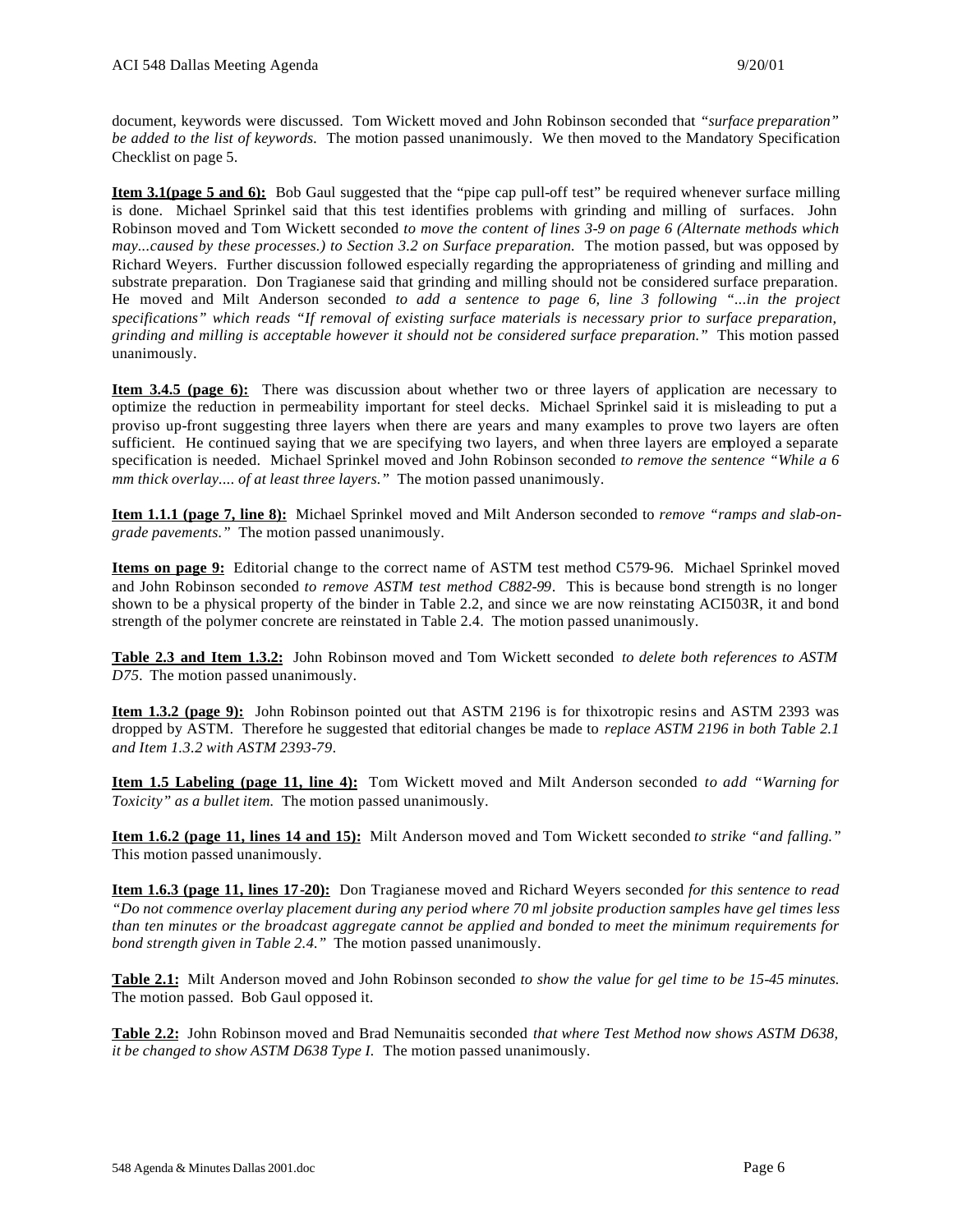**Item 2.2 Aggregates (page 13, line 10):** Milt Anderson moved and John Robinson seconded to reword this Item as *"Aggregates shall meet the requirements in Table 2.3 and have a hardness on the Mohs scale of six or more. Aggregates shall be angular and shall consist of..."* The motion passed unanimously.

**Table 2.3:** Michael Sprinkel said that we should follow Task Force 34 precedent for aggregate grades. Mike Stenko asked for a volunteer to see that product specifications are obtained from the three major aggregate suppliers for use in building a consensus Table 2.3 especially so "fines" are negligible. Michael Sprinkel agreed to do this.

**Table 2.4:** John Robinson moved and Frank Constantino seconded *that the thermal compatibility test sample aggregate filler loading be specified to be the same as used for the compressive strength property determination.* The motion passed unanimously.

**Item 3.1.2 (page 15, line 17):** John Robinson suggested that this sentence read "...greater than 50%..." which would correct a typographical mistake. Richard Weyers asked what if the bond test results in failures in the concrete substrate that are consistently greater than 50%, but below the specified minimum bond strength? Does this mean the concrete is too weak to support the overlay? He suggested putting a comment in "Notes to the Architect" to the effect that the overlay is not recommended in some specific instances. Bob Gaul suggested a comment be added to the scope stating that this is a specification where the concrete has some stated minimum strength. John Robinson said this should be part of a "pre-test" prior to awarding the contract. Michael Sprinkel moved and John Robinson seconded *to put on page 1, after line 10 and on page 6 above the Mandatory Specification Checklist the sentence "Concrete shall be in good condition and have a potential rupture strength of at least 1.4 MPa."* This motion passed unanimously. John Robinson said a pre-bid checklist should also contain this proviso.

**Adjournment:** The meeting was adjourned at 5:05 p.m. following the motion of Milt Anderson and second of David Whitney. The business of the subcommittee was concluded the next day during the meeting of Committee 548. Significant actions taken during that session follow.

#### **\*\*\*\*\*\*\*\*\*\*\*\*\*\*\*\*\*\*\*\*\*\*\*\*\*\*\*\*\*\*\*\***

**Item 3.1.3 (page 16, line 12):** Michael Sprinkel moved and John Robinson seconded *to delete the sentence beginning "The average macro texture..." and replace it with one reading "The ICRI standard determined by test patches shall be used as a guideline to gage adequate preparation during surface preparation."* The motion passed unanimously.

**Item 3.2.1:** There was discussion about the best choice of CSP value. John Robinson said that CSP6 best represents exposed aggregate. Tom Wickett said that CSP5 is for a self-leveling overlay. Milt Anderson suggested CSP5 or better because it is sometimes not desirable to fully expose coarse aggregate. Tom Wickett moved and Milt Anderson seconded *that the last sentence in 3.2.1 be changed to read "The prepared surface shall meet or exceed the requirements of ICRI No. 03732 Standard CSP 5."* The motion passed unanimously. It has been mentioned that the wording "The prepared surface shall have an ICRI CSP standard that is similar to that on which the passing test patches were placed". The subcommittee may want to revisit this issue at a later meeting.

**Item 3.2.4 (page 17, line 23):** The practicality of putting a first coat on within 12 hours of completing the surface preparation was questioned by Garth Fallis. Michael Sprinkel said it should be done as fast as possible (wording from the VDOT spec), but no later than within (some period of time that is agreeable to all). Milt Anderson said that no chemical changes occur to the substrate within 24 hours, but many physical changes can occur (e.g. dust storm, severe weather, re -opening to traffic). Garth Fallis moved and David White seconded *this sentence read "The first course must be applied within 24 hours or if longer, a bond test must be conducted to verify the adequacy of the substrate."* The motion passed unanimously. Alternative wording could be considered as *"The first course shall be applied within 24 hours after cleaning. For longer periods of time, additional bond tests must be performed."* Mike Stenko mentioned that we should define when to conduct the bond test.

**Item 3.4.8:** Tom Wickett said that there is a need to specify the amount of aggregate (7 kg/m2 in this case) to insure there is no partial cure of the matrix resin. Mike Stenko said that he prefers the term "complete saturation" to avoid local inconsistency and wet spots. Michael Sprinkel said that on the second layer you want tips of the aggregate to be protruding. He suggested Task Force 34 language "aggregate shall be applied to cover polymer mixture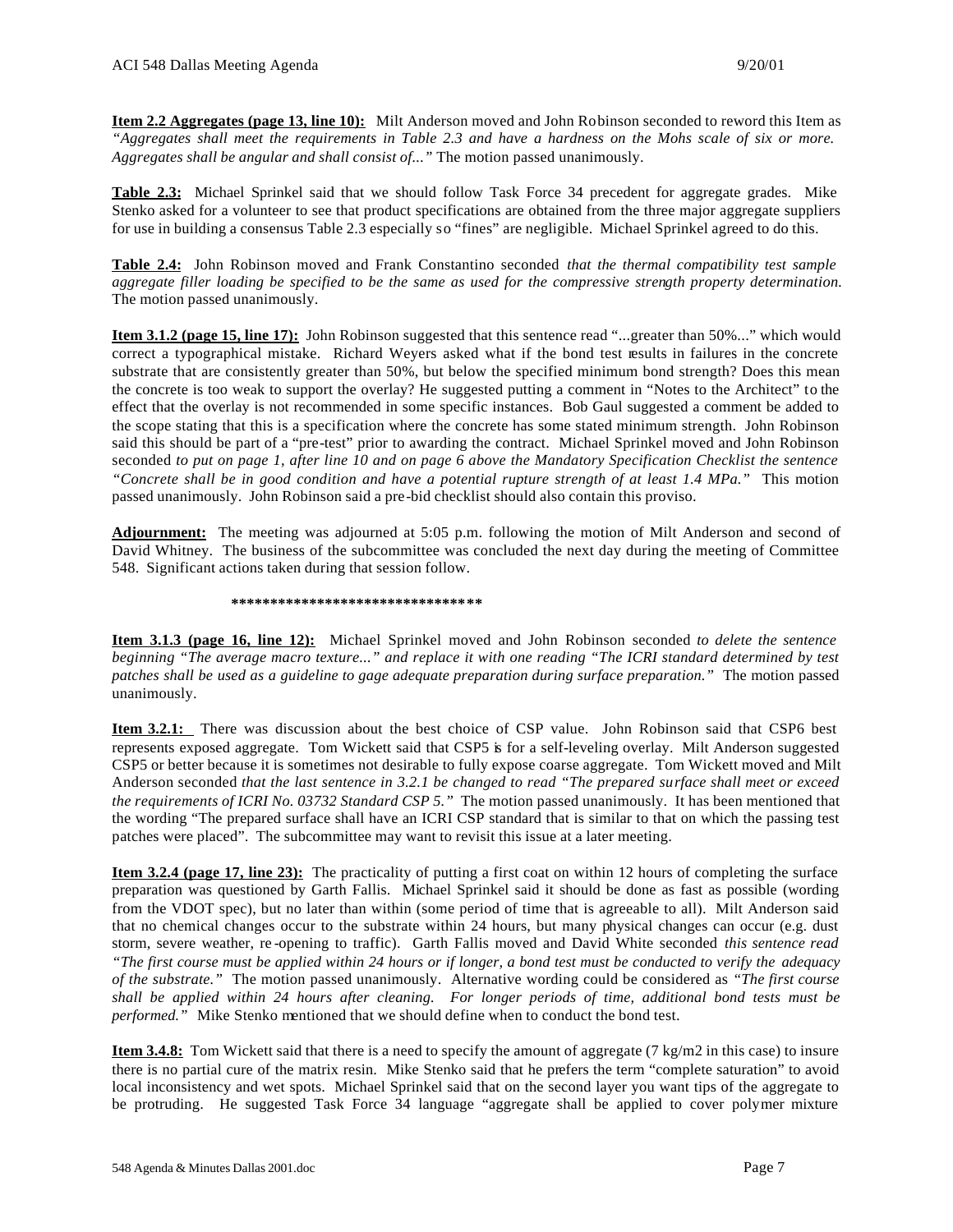completely; first layer 5.4 kg/m2; second layer 7.6 kg/m2". Task Force 34 also has a table specifying weights. Garth Fallis suggested the term "apply until refusal". Don Tragianese said that densities may complicate the issue. Garth Fallis moved and Tom Wickett seconded *that the language specify "coverage rates of at least 2.0 liter/m2 of binder and broadcast at least 7 kg/m2 aggregate until the polymer material is covered."* The motion passed unanimously.

## **Subcommittee 548-D, Sulfur Concrete Meeting Minutes**

| <b>Date :</b>     | Monday, March 26, 2001              |
|-------------------|-------------------------------------|
| <b>Location :</b> | Philadelphia Marriott, Philadelphia |
| <b>Time :</b>     | $11:30$ AM - $1:00$ PM              |

#### **1. Introduction**

- 1.1 The meeting was called to order by Garth Fallis at 11:30 AM.
- 1.2 Attendees :
- Members

Garth Fallis Al Kaeding Harold Webber Chris Ball Bob Gaul

1.3 Garth Fallis took the minutes of the meeting.

#### **2. State -of-the-Art Report Precast Sulfur Concrete**

- 2.1 The ballots were reviewed.
- 2.2 The editorial comments were addressed and resolved.
- 2.3 One negative comments was discussed and Garth will address and discuss with the negative voter to see if can be resolved.
- 2.4 Garth Fallis will make the changes to the document and it will be issued to TAC.

#### **3. State -of-the-Art Report Waste Encapsulation using Sulfur Concrete**

3.1 Garth Fallis and Harold Webber are to collect the appropriate information and develop a first draft for a State-of-the-Art Report Waste Encapsulation using Sulfur Concrete**.**

#### **4. ACI 2001 Fall meeting**

October 28 - November 2 - Dallas, Texas

#### **5. The meeting was adjourned at 12:40 PM.**